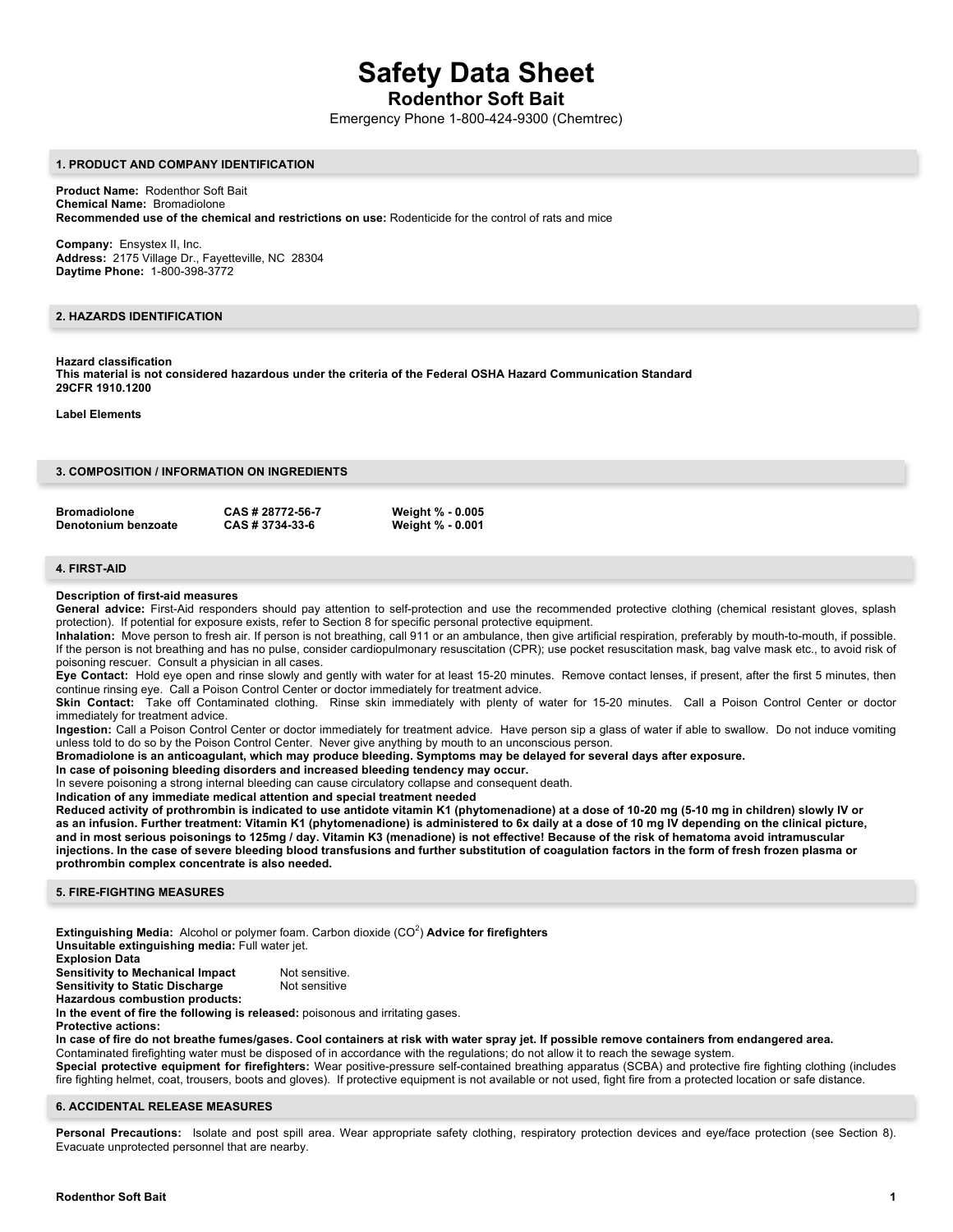**Environmental precautions:** Keep people and animals away from and upwind of spill or leak. Prevent from entering into soil, ditches, sewers, waterways and /or groundwater. See Section 12, Ecological Information.

#### **Methods and materials for containment and cleanup:**

Small spills: Take up mechanically and collect in suitable container and dispose according to current regulations. Large spills: Contact Ensystex II Inc. for cleanup assistance. See Section 13, Disposal considerations, for additional information.

#### **7. HANDLING AND STORAGE**

**Handling:** Use good personal hygiene. Do not contaminate other pesticides, fertilizers, water, food or feed by storage or disposal. **Storage:** Keep out of reach of children. Product should be stored in compliance with local regulations. Store in a well ventilated, cool, dry area. Keep away from heat sources. Store in original container. **Incompatible products:** None known

## **8. EXPOSURE CONTROLS/PERSONAL PROTECTION**

These recommendations are for manufacturing. Applicators should see the product label for proper personal protective equipment. **Engineering measures:** Apply technical measures to comply with the occupational exposure limits.

## **Exposure controls**

Provide general and/or local exhaust ventilation to control airborne levels below the exposure limits.

**Respiratory Protection:** Atmospheric levels should be maintained below the exposure guidelines. When respiratory protection is required or during emergency conditions, use a NIOSH/MSHA approved respiratory protection.

**Hand/Skin Protection:** Wear long-sleeved shirt, long pants, socks, protective gloves and shoes

**Eye/Face Protection:** Chemical proof goggles / face shield

### **9. PHYSICAL AND CHEMICAL PROPERTIES**

Appearance/Odor: Red wax block/weak pH: No information available Flash Point/Range: No information available Water solubility: No information available Vapor pressure: No information available Specific Gravity: No information available Bulk Density: No information available Flammability (solid, gas): No information available Flammability limit in Air Upper flammability limit: No information available Lower flammability limit: No information available Vapor pressure: No information available Vapor density: No information available Density: 1.25 Solubility in other solvents: No information available Partition coefficient: No information available Autoignition temperature: No information available Decomposition temperature: No information available Oxidizing properties: No oxidizing properties.

# **10. STABILITY AND REACTIVITY**

**Reactivity:** None under normal use conditions **Chemical Stability:** Stable under normal storage conditions. **Conditions to Avoid:** Avoid high temperatures **Materials to Avoid:** Strong oxidizing agents. **Hazardous Decomposition Products:** Under normal use conditions no hazardous decomposition products expected. In case of fire/explosion vapors dangerous for health are spread. Carbon oxides are the most likely decomposition products. **Additional Information:** Hazardous polymerization not likely occur.

### **11. TOXICOLOGICAL INFORMATION**

# **For product**

**Acute Toxicity:** Oral LD50/Rat/>2,000mg/kg; Dermal LD50/Rat/>2000mg/kg **For components** Bromadiolone (28772-56-7): Oral LD50/Rat/>0.56 mg/kg; Dermal LD50/Rat/ >1.71 mg/kg **Skin corrosion/irritation** No information available **Serious eye damage/eye irritation** No information available **Sensitization** No information available **Carcinogenicity:** No information available **Teratogenic effect:** No information available **Carcinogenic effects** No information available **Reproductive toxicity effects** No information available **Mutagenic effects** No information available **Aspiration hazard** No information available